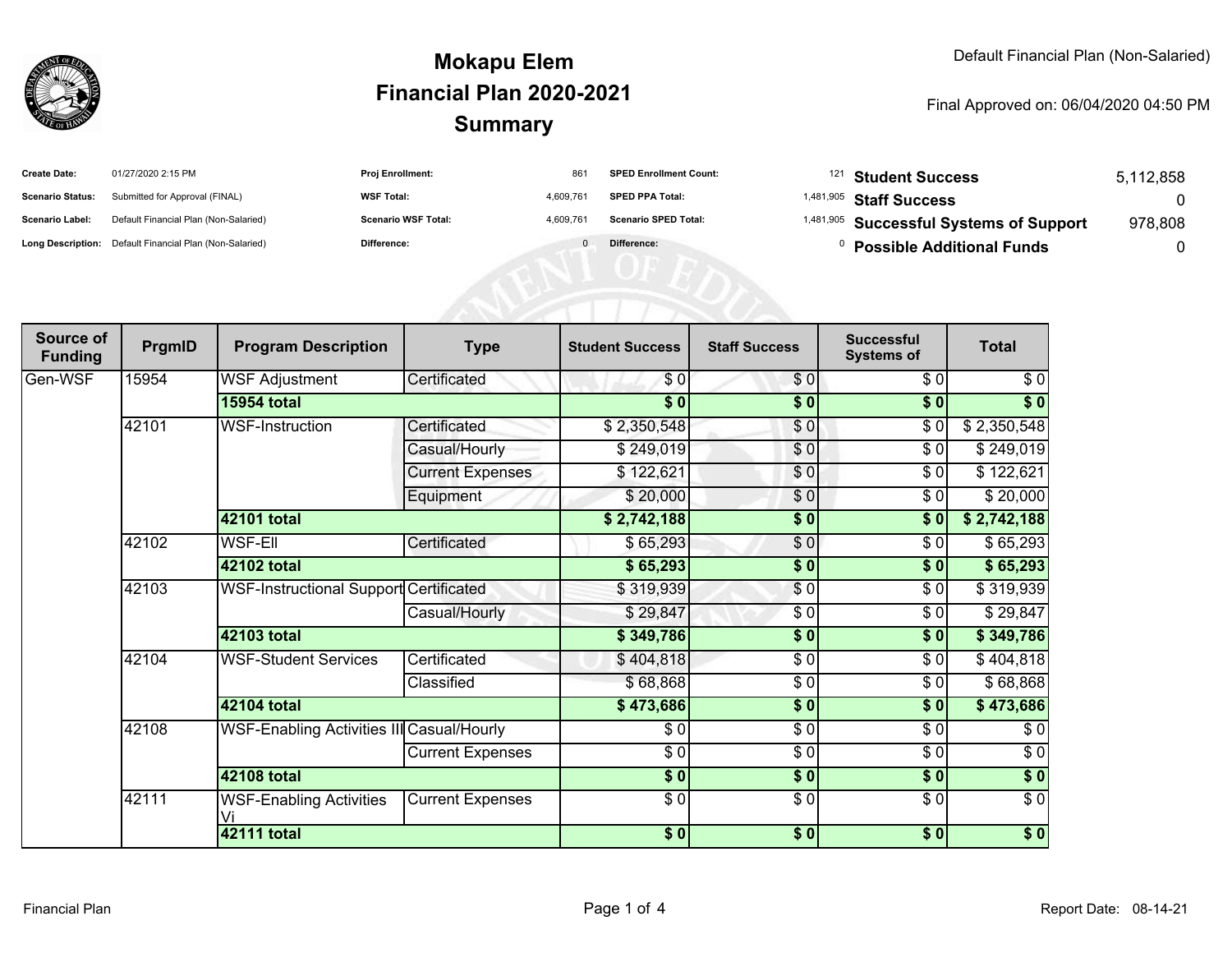

## **SummaryMokapu ElemFinancial Plan 2020-2021**

Final Approved on: 06/04/2020 04:50 PM

| <b>Source of</b><br><b>Funding</b> | PrgmID   | <b>Program Description</b>                       | <b>Type</b>             | <b>Student Success</b> | <b>Staff Success</b> | <b>Successful</b><br><b>Systems of</b> | <b>Total</b>     |
|------------------------------------|----------|--------------------------------------------------|-------------------------|------------------------|----------------------|----------------------------------------|------------------|
| Gen-WSF                            | 42112    | <b>WSF-School</b>                                | Certificated            | \$0                    | \$0                  | \$323,576                              | \$323,576        |
|                                    |          | Administration                                   | Classified              | $\overline{50}$        | $\overline{50}$      | \$284,600                              | \$284,600        |
|                                    |          |                                                  | <b>Current Expenses</b> | $\overline{30}$        | $\overline{30}$      | \$37,046                               | \$37,046         |
|                                    |          |                                                  | Equipment               | $\overline{\$0}$       | $\overline{30}$      | $\sqrt{6}$                             | $\overline{\$0}$ |
|                                    |          | <b>42112 total</b>                               |                         | $\overline{\$0}$       | $\overline{\$0}$     | \$645,222                              | \$645,222        |
|                                    | 42113    | <b>WSF-School Facility</b><br><b>Services</b>    | Classified              | $\overline{\$0}$       | $\overline{S}0$      | \$256,386                              | \$256,386        |
|                                    |          |                                                  | Casual/Hourly           | $\sqrt{6}$             | $\sqrt{6}$           | \$74,700                               | \$74,700         |
|                                    |          |                                                  | <b>Current Expenses</b> | \$0                    | $\overline{S}0$      | $\overline{\$0}$                       | $\overline{S}0$  |
|                                    |          |                                                  | Equipment               | \$0                    | \$0                  | \$2,000                                | \$2,000          |
|                                    |          | <b>42113 total</b>                               |                         | $\overline{\$0}$       | $\overline{\$0}$     | \$333,086                              | \$333,086        |
|                                    | 42114    | <b>WSF-Protocol Fund</b>                         | <b>Current Expenses</b> | \$0                    | $\overline{S}0$      | \$500                                  | \$500            |
|                                    |          | 42114 total                                      |                         | $\overline{\$}0$       | $\overline{\$0}$     | \$500                                  | \$500            |
|                                    | Gen-WSF  |                                                  |                         | \$3,630,953            | $\overline{\$0}$     | \$978,808                              | \$4,609,761      |
| Gen-SPED                           | 17101    | <b>SPED Ppa - Instruction</b>                    | Certificated            | \$1,077,335            | \$0                  | $\sqrt{6}$                             | \$1,077,335      |
|                                    |          |                                                  | Classified              | \$378,774              | $\frac{1}{\sqrt{2}}$ | $\overline{\$0}$                       | \$378,774        |
|                                    |          |                                                  | <b>Current Expenses</b> | \$25,796               | $\overline{S}0$      | $\overline{\$0}$                       | \$25,796         |
|                                    |          | <b>17101 total</b>                               |                         | \$1,481,905            | $\overline{\$0}$     | $\overline{\$0}$                       | \$1,481,905      |
|                                    | 17131    | <b>Special Education in</b><br>Regular Schools   | Certificated            | \$0                    | $\overline{\$0}$     | $\overline{\$0}$                       | $\overline{\$0}$ |
|                                    |          |                                                  | Classified              | $\sqrt{6}$             | $\sqrt{6}$           | $\overline{30}$                        | $\overline{\$0}$ |
|                                    |          | <b>17131 total</b>                               |                         | $\overline{\$0}$       | $\overline{\$0}$     | $\overline{\$0}$                       | $\overline{\$0}$ |
|                                    | Gen-SPED |                                                  | \$1,481,905             | $\overline{\$0}$       | $\overline{\$0}$     | \$1,481,905                            |                  |
| Federal                            | 20657    | Essa Title IIa Targeted<br>Prof Dev              | Casual/Hourly           | $\overline{\$0}$       | $\overline{\$0}$     | $\overline{\$0}$                       | $\overline{\$0}$ |
|                                    |          | <b>20657 total</b>                               |                         | $\overline{\$0}$       | $\frac{1}{2}$        | $\overline{\$0}$                       | $\overline{\$0}$ |
|                                    | 20658    | Essa Title IIa Ed<br><b>Effectiveness System</b> | Casual/Hourly           | $\overline{\$0}$       | $\overline{\$0}$     | $\overline{\$0}$                       | $\overline{\$0}$ |
|                                    |          | <b>20658 total</b>                               |                         | $\overline{\$0}$       | \$0                  | \$0                                    | $\overline{\$0}$ |
|                                    | 20659    | Essa Title IIa Prof Dev-<br><b>OCISS</b>         | Casual/Hourly           | $\sqrt{6}$             | $\overline{S}0$      | $\sqrt{6}$                             | $\sqrt{6}$       |
|                                    |          | <b>20659 total</b>                               |                         | $\overline{\$0}$       | $\overline{\$0}$     | $\overline{\$0}$                       | $\overline{\$0}$ |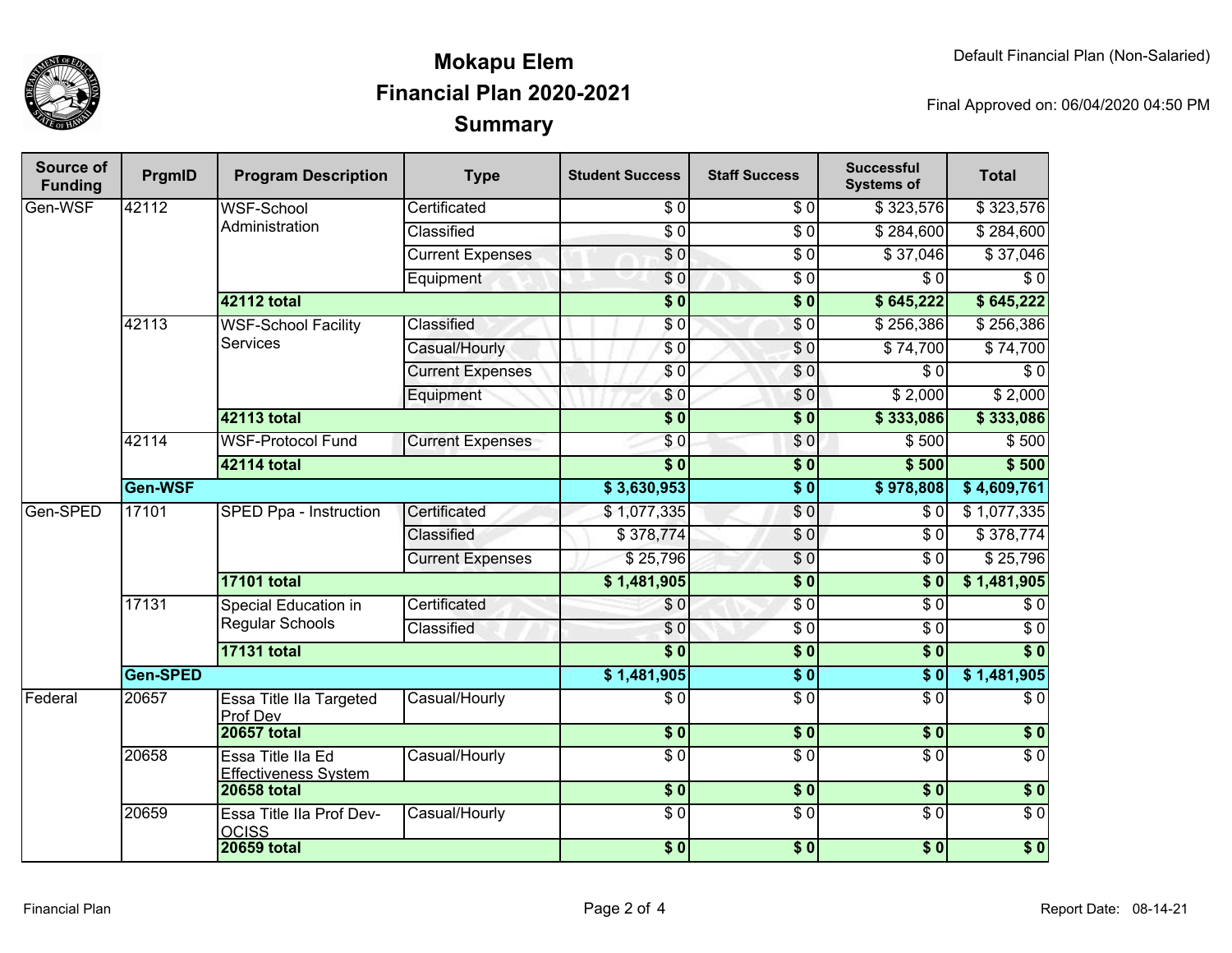

## **SummaryMokapu ElemFinancial Plan 2020-2021**

Final Approved on: 06/04/2020 04:50 PM

| Source of<br><b>Funding</b> | PrgmID             | <b>Program Description</b>                    | <b>Type</b>             | <b>Student Success</b>     | <b>Staff Success</b> | <b>Successful</b><br><b>Systems of</b> | <b>Total</b>      |
|-----------------------------|--------------------|-----------------------------------------------|-------------------------|----------------------------|----------------------|----------------------------------------|-------------------|
| Federal                     | 20697              | Essa Title IIa Prof Dev                       | Casual/Hourly           | \$0                        | \$0                  | \$0                                    | \$0               |
|                             | <b>20697 total</b> |                                               | $\overline{\$0}$        | $\overline{\$0}$           | $\overline{\$0}$     | $\overline{\$}0$                       |                   |
|                             | 35913              | Sch Prgm Food Services                        | Classified              | $\frac{6}{6}$              | $\overline{\$0}$     | $\overline{30}$                        | $\sqrt{6}$        |
|                             |                    |                                               | Casual/Hourly           | $\overline{30}$            | $\overline{\$0}$     | $\sqrt{6}$                             | $\sqrt{6}$        |
|                             |                    | 35913 total                                   |                         | $\overline{\$0}$           | $\overline{\$0}$     | $\overline{\$0}$                       | $\overline{\$}0$  |
|                             | <b>Federal</b>     |                                               |                         |                            | $\overline{\$0}$     | $\overline{\$0}$                       | $\overline{\$}0$  |
| Gen-Cent                    | 35163              | <b>Food Services-General</b><br>Fund          | Classified              | \$0                        | $\sqrt{6}$           | $\sqrt{3}$                             | $\overline{30}$   |
|                             |                    |                                               | Casual/Hourly           | $\frac{6}{3}$              | \$0                  | $\overline{30}$                        | $\overline{30}$   |
|                             |                    | 35163 total                                   |                         | $\overline{\$0}$           | $\overline{\$0}$     | $\overline{\$0}$                       | $\sqrt{50}$       |
|                             | <b>Gen-Cent</b>    |                                               |                         | $\overline{\$0}$           | $\overline{\$0}$     | $\overline{\$0}$                       | $\overline{\$}0$  |
| Special                     | 13173              | DHHS-Project HI Aware                         | Casual/Hourly           | \$0                        | \$0                  | $\overline{30}$                        | $\sqrt{6}$        |
|                             |                    | <b>13173 total</b>                            |                         | $\overline{\$0}$           | $\overline{\$0}$     | $\overline{\$0}$                       | $\overline{\$}0$  |
|                             | 19062              | <b>DOD-Fed Connected</b><br>Student Incentive | <b>Current Expenses</b> | \$0                        | \$0                  | $\sqrt{3}$                             | $\sqrt{6}$        |
|                             |                    |                                               | Equipment               | $\frac{6}{3}$              | $\sqrt{6}$           | $\sqrt{3}$                             | $\overline{30}$   |
|                             |                    | <b>19062 total</b>                            |                         | $\overline{\$0}$           | $\overline{\$0}$     | $\overline{\$0}$                       | $\overline{\$}0$  |
|                             | 35304              | Food Services-Special<br>Fund                 | <b>Current Expenses</b> | $\overline{\$0}$           | $\overline{\$0}$     | $\sqrt{6}$                             | $\sqrt{6}$        |
|                             |                    | 35304 total                                   |                         | $\overline{\phantom{0}30}$ | $\frac{1}{2}$        | $\sqrt{6}$                             | $\sqrt{ }$        |
|                             | 37307              | Use of School Facilities -<br>School          | <b>Current Expenses</b> | \$0                        | \$0                  | $\overline{\$0}$                       | $\overline{\$0}$  |
|                             |                    | 37307 total                                   |                         | $\frac{1}{2}$              | $\frac{1}{2}$        | \$0                                    | $\sqrt{6}$        |
|                             | <b>Special</b>     |                                               |                         | $\overline{\$0}$           | \$0                  | $\overline{\$0}$                       | $\overline{\$}$ 0 |
| <b>Grand Total</b>          |                    |                                               |                         | \$5,112,858                | $\frac{1}{2}$        | \$978,808                              | \$6,091,666       |